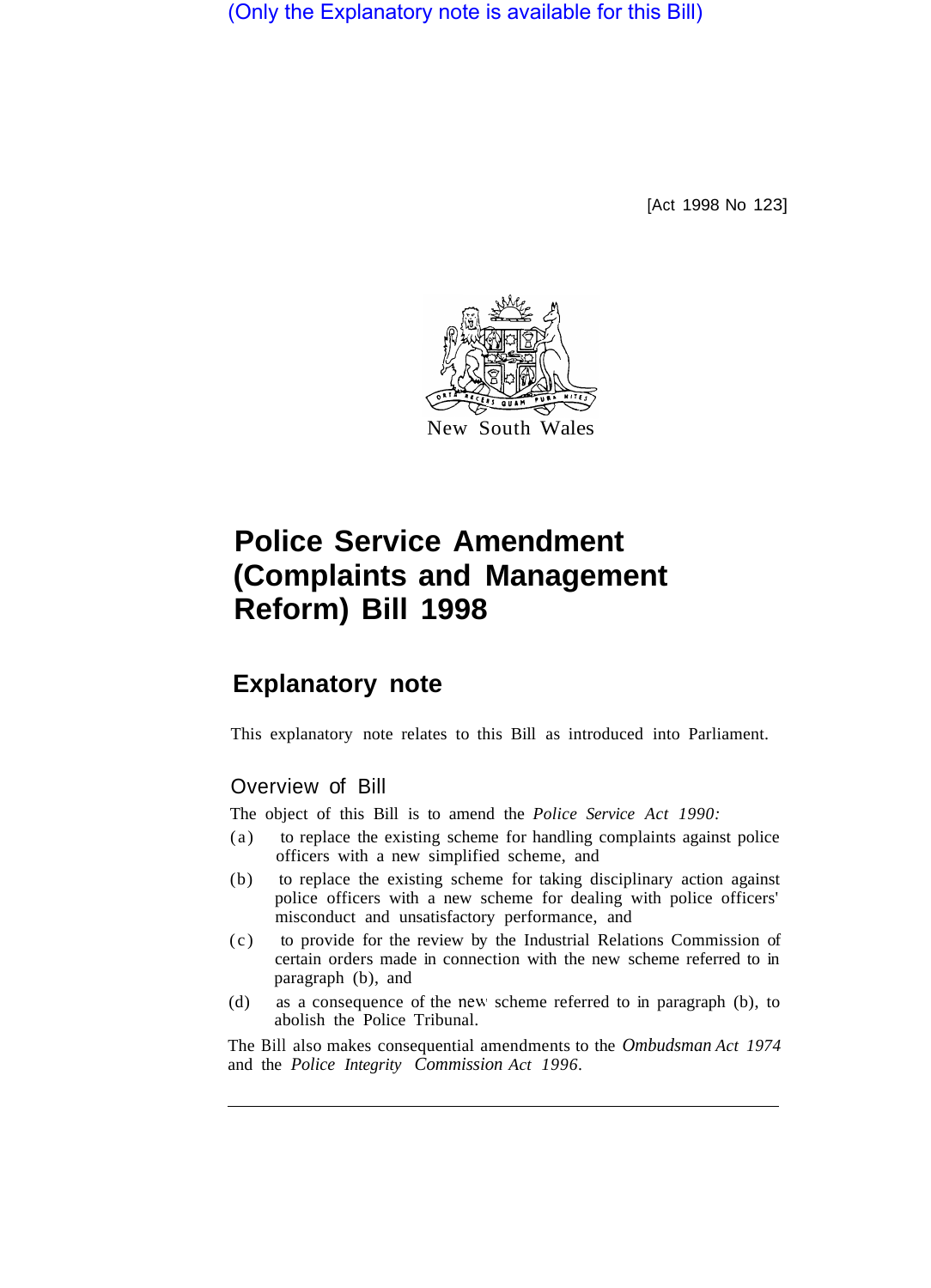Explanatory note

# Outline of provisions

**Clause 1** specifies the name (also called the short title) of the proposed Act.

**Clause 2** provides for the proposed Act to commence on a day or days to be appointed by proclamation.

**Clause 3** is a formal provision giving effect to Schedule **1** (which amends the *Police Service Act 1990).* 

**Clause 4** is a formal provision giving effect to Schedule 2 (which amends the *Ombudsman Act 1974* and the *Police Integrity Commission Act 1996).* 

### **Schedule 1 Amendment of Police Service Act 1990**

**Schedule 1 [l]** and **[2]** amend sections 3 and 44 as a consequence of the proposed abolition of the Police Tribunal.

**Schedule 1 [3]** repeals Part 8A and replaces it with a new Part 8A. The new Part 8A deals with complaints about the conduct of police officers.

Division 1 (Preliminary) defines certain words for the purposes of the proposed Part. restricts the application of the Part to certain kinds of conduct. extends the application of the Part to former police officers. provides for the application of the Part to anonymous complaints and subordinates the Part to the *Police Integrity Commission Act 1996* (proposed sections 121–125).

Division 2 (Procedure for making complaints) confers on all persons the right to make complaints about police officers and provides for the manner in which complaints are to be made (proposed sections 126 and 127). Complaints may be made to the Commissioner of Police, the Police Integrity Commission or the Ombudsman, and may be made either directly or indirectly through a Local Court, the Minister administering the Act. the Independent Commission Against Corruption or the New South Wales Crime Commission, A complaint may be made on the complainant's behalf by a member of Parliament.

Division 3 (Complaints information system) provides for the establishment of a complaints information system. requires complaints to be registered in that system and regulates how access to information in that system is to be given to the Police Integrity Commission. the Ombudsman and other persons (proposed sections 123 and 129).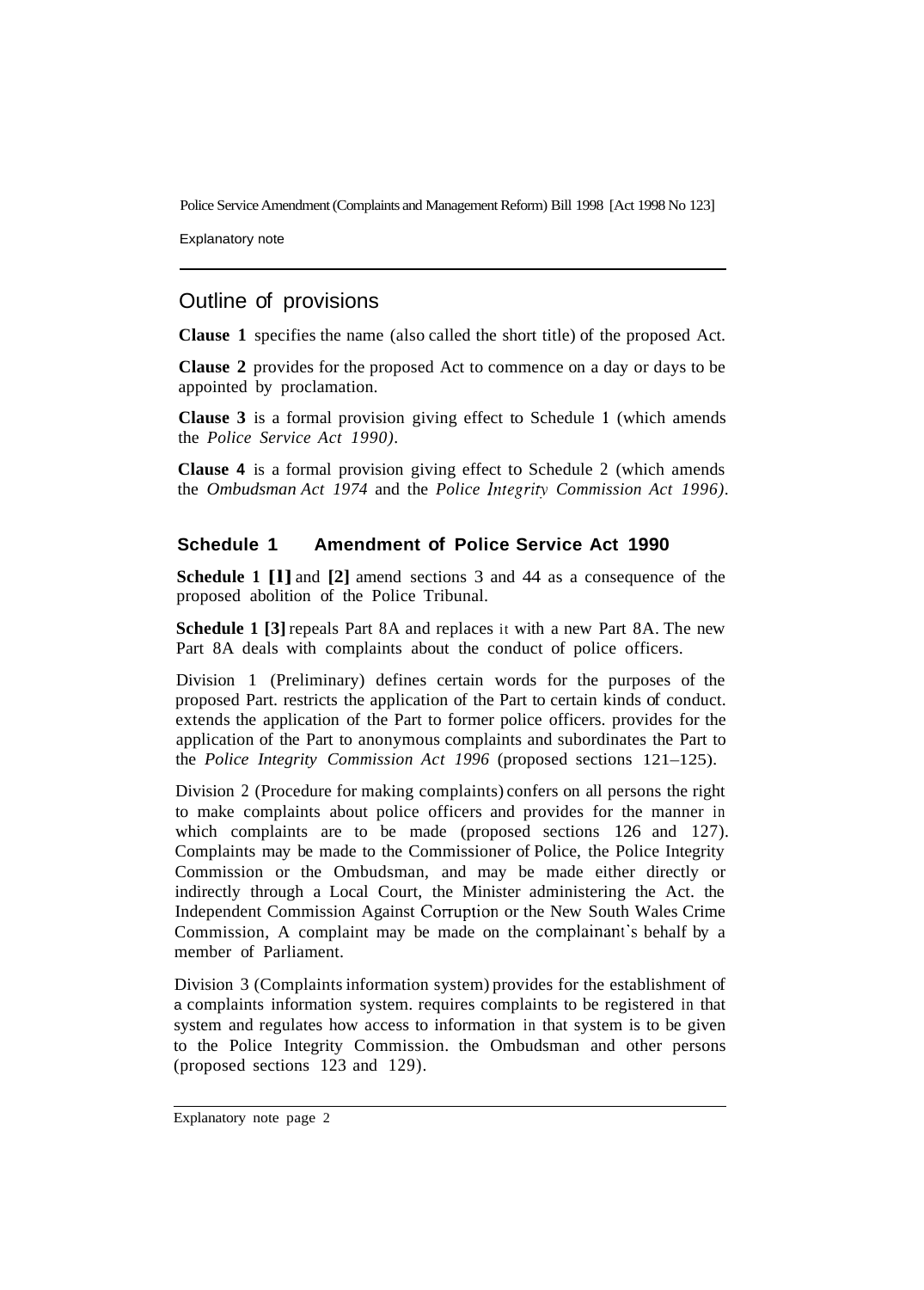Explanatory note

Division 4 (Reference of complaints between authorities) provides for the notification and reference to the Commissioner of Police, the Police Integrity Commission and the Ombudsman of complaints received by them and by Local Courts, the Independent Commission Against Corruption and the New South Wales Crime Commission, deals with complaints referred by the Minister administering the Act and complaints made by members of Parliament, prevents the need for multiple handling of the same complaint and prohibits the handling of a complaint from being called into question because of a failure to comply with the requirements of the proposed Division (proposed sections 130–138).

Division 5 (Investigation by Commissioner) provides for the circumstances in which a complaint should or should not be investigated by the Commissioner of Police and the matters to which the Commissioner and the Ombudsman are to have regard in deciding whether a complaint should or should not be investigated, empowers the Ombudsman to request further information from a complainant and other persons in order to determine whether a complaint should or should not be investigated, provides for the manner in which a complaint is to be investigated, for the monitoring of investigations by the Ombudsman. for reports on an investigation to be given to the complainant and for the institution of prosecutions as a consequence of evidence arising from an investigation and preserves the power of police to carry out investigations otherwise than under the proposed Division (proposed sections 139–149).

Division 6 (Procedures following investigation by Commissioner) provides for the information to be given to the complainant and the Ombudsman after an investigation has been concluded, empowers the Ombudsman to require the Commissioner of Police to provide the Ombudsman with certain information concerning the investigation of a complaint and the timeliness of the investigation and to request further investigation of a complaint or the review of action taken as a result of an investigation and provides for the preparation of reports by the Ombudsman on the Commissioner's response to requests under the proposed Division (proposed sections 150–155).

Division 7 (Investigation by Ombudsman) empowers the Ombudsman to make a complaint the subject of an investigation under the *Ombudsman Act 1974,* requires the Ombudsman to prepare a report on any such investigation. empowers the Commissioner of Police to notify the Ombudsman of the action taken as a result of any such report and empowers the Ombudsman to carry out an investigation under the *Ombudsman Act 1974* of conduct that could be. but has not been. the subject of a complaint under the proposed Part (proposed sections 156–159).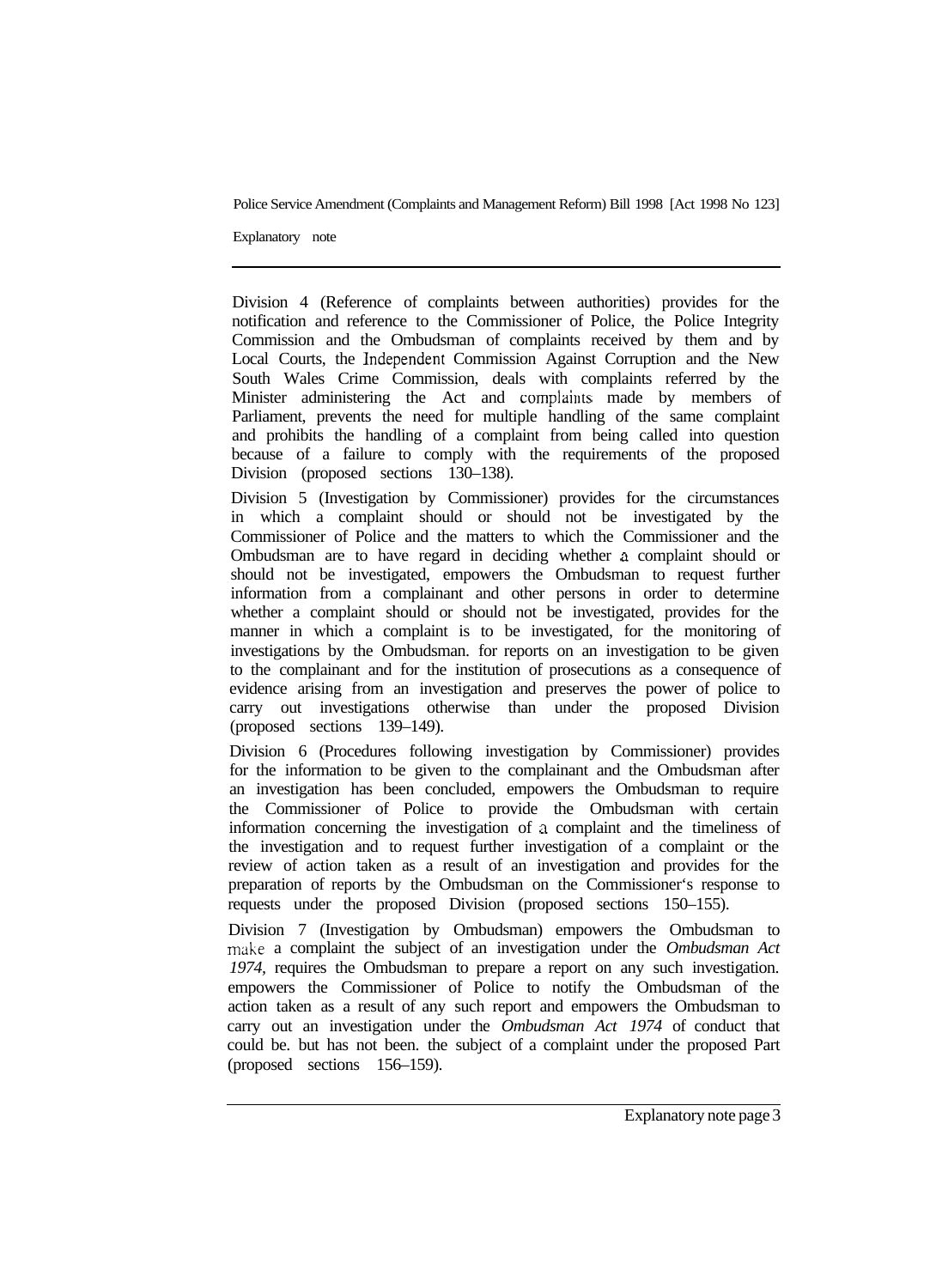Explanatory note

Division 8 (Additional provisions concerning Ombudsman) requires the Ombudsman to carry out periodic inspections of police records to ascertain compliance with the proposed Part and to prepare pamphlets for public distribution as to the rights and duties of police officers and the public under the Part, provides for consultation between the Ombudsman and the Minister administering the Act in connection with complaints, prohibits the publication by the Ombudsman of certain police information, provides for the way in which section 34 of the *Ombudsman Act 1974* (dealing with disclosure of information) is to be construed in its application to information received by the Ombudsman under the Part, prevents the Ombudsman and any officer of the Ombudsman from being called as a witness in any legal proceedings to give evidence or produce documents arising from the operation of the Part. restricts the Ombudsman's powers of delegation with respect to certain functions under the Part and provides for the exercise by officers of the Ombudsman of the Ombudsman's functions under the Part (proposed sections 160–1 67).

Division 9 (Miscellaneous) enables the Police Integrity Commission to take over the investigation of a complaint that would normally be investigated by the Commissioner of Police. prescribes certain matters relating to reports furnished to Parliament. deals with the admissibility in evidence of certain documents brought into existence for the purposes of the proposed Part, preserves the powers and duties of police officers with respect to the action to be taken as a result of a complaint and provides for the use of Federal and interstate police to assist in the conduct of investigations under the Part (proposed sections 168–1 72).

**Schedule 1 [4]** substitutes the heading to Part 9 as a consequence of the amendments to be made to that Part by Schedule 1 [5]. [6] and [7].

**Schedule 1 [5]** repeals Divisions 1 and 1A of Part 9 and replaces them with new Divisions 1 and 1A.

Division 1 (Misconduct and unsatisfactory performance) empowers the Commissioner of Police to order that certain kinds of action be taken with respect to a police officer who engages in misconduct or whose performance is unsatisfactory (proposed section 173). The more serious action (referred to as reviewable action) can only be taken following a "show cause" process. Reviewable action is reviewable only in accordance with Division 1A or by the Supreme Court in the exercise of its jurisdiction to review administrative action. Non-reviewable action (which comprises action referred to in proposed Schedule 1) is reviewable only by the Supreme Court in the exercise of its jurisdiction to review administrative action.

Explanatory note page 4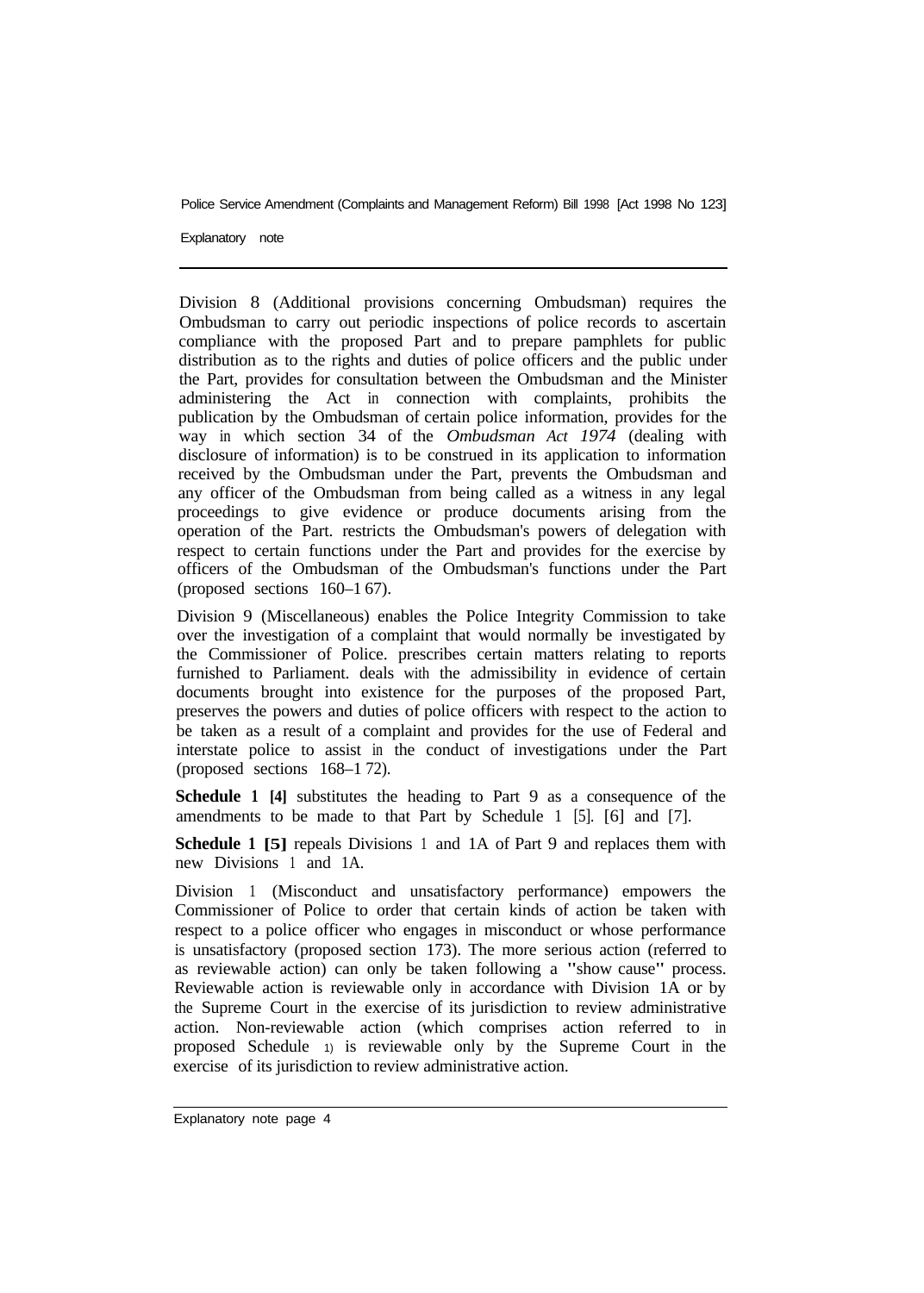Explanatory note

Division 1A (Review of Commissioner's order under Division 1) empowers a police officer to apply to the Industrial Relations Commission for a review of an order for reviewable action, provides for the conduct of proceedings on such a review. requires the Industrial Relations Commission to settle a claim by conciliation, provides for the determination of a claim in the event that conciliation is not achieved. provides that proceedings under the proposed Division are to be informal. modifies the application of Part 5 of Chapter 4 of the *Industrial Relations Act 1996* to proceedings under the Division, deals with certain evidentiary matters and provides for the application of the Division to proceedings before the Full Bench of the Industrial Commission on appeal from decisions of the Commission under the Division (proposed sections 174–181).

Schedule 1 [6] amends section  $181K$  so as to restrict the operation of that section (which deals with the constitution of the Industrial Relations Commission for the purposes of Part 9) to reviews conducted under Division 1C. That section will consequently not apply to reviews conducted under proposed Division 1A.

**Schedule 1 [7]** repeals Division 2 of Part 9, so abolishing the right of police officers to appeal to the Government and Related Employees Appeal Tribunal against disciplinary action. and replaces that Division with what is currently Division 1A of Part 9 (to be repealed by Schedule 1 [5]).

**Schedule 1 [8]** repeals Part 9A (which establishes the Police Tribunal of New South Wales).

**Schedule 1 [9]** augments the Governor's power to make regulations. The amendment is consequential on proposed Division 1 of Part 9.

**Schedule 1 [10]** inserts a new Schedule 1 containing a list of those kinds of actions that are to be "non-reviewable action" for the purposes of proposed section 173

**Schedule 1 [11]** amends Schedule 4 (Savings. transitional and other provisions) so as to enable the regulations to make provisions of a saving or transitional nature consequent on the enactment of the proposed Act.

**Schedule 1 [12]** amends Schedule 4 so as to include further provisions of a saving or transitional nature consequent on the enactment of the proposed Act.